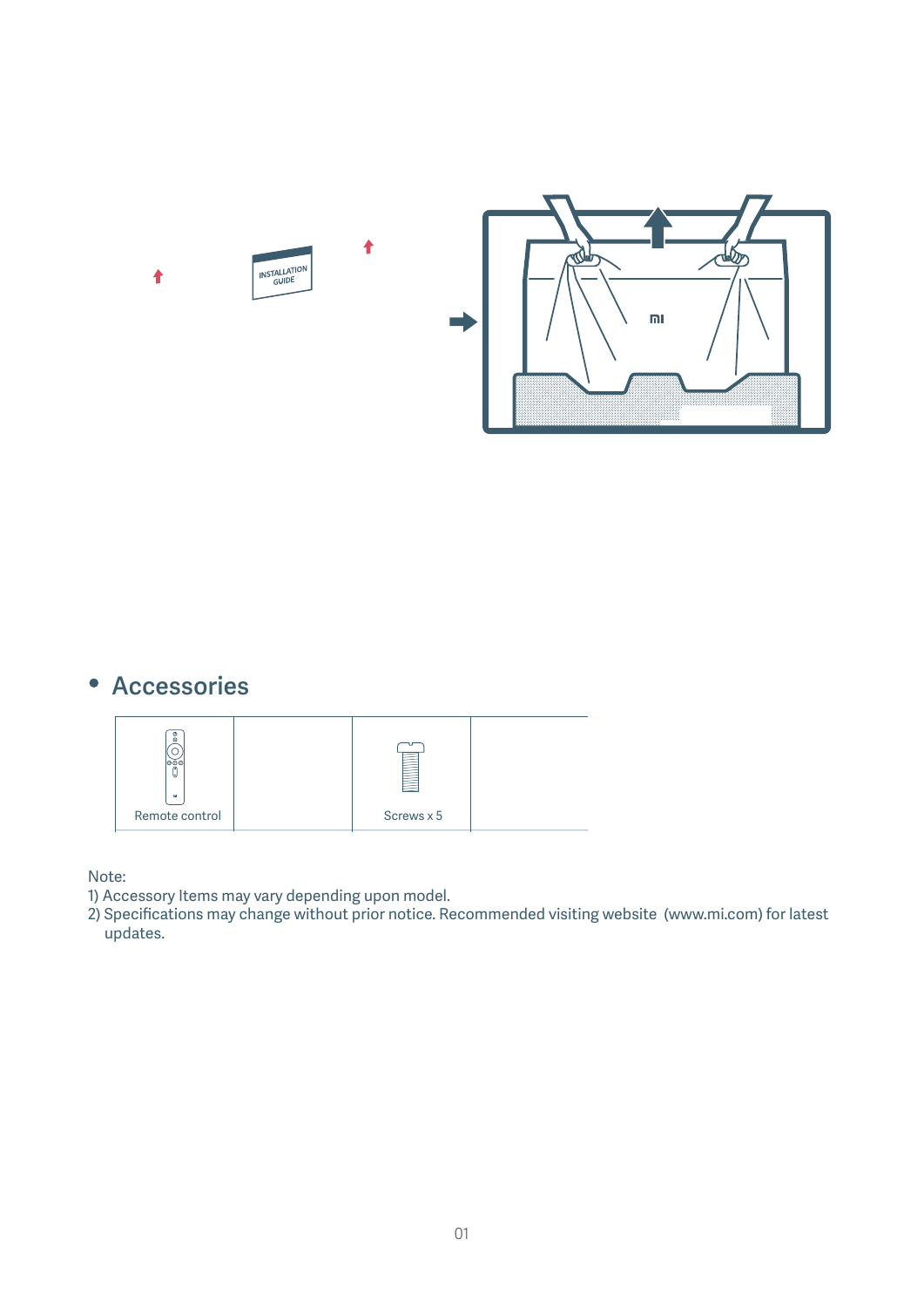

#### Install legs 01

Both left and right legs are clearly marked. Install them as shown in the picture.



# 02 Turning On your TV

Connect one end of provided power cord to TV and another to ac power outlet carefully.

Push the power button located at bottom of TV (or press power button on remote.) to turn it on.

Follow screen instructions of quick start guide to setup TV.

\*Remove the protective film form the TV frame and the back side of TV set before turning on.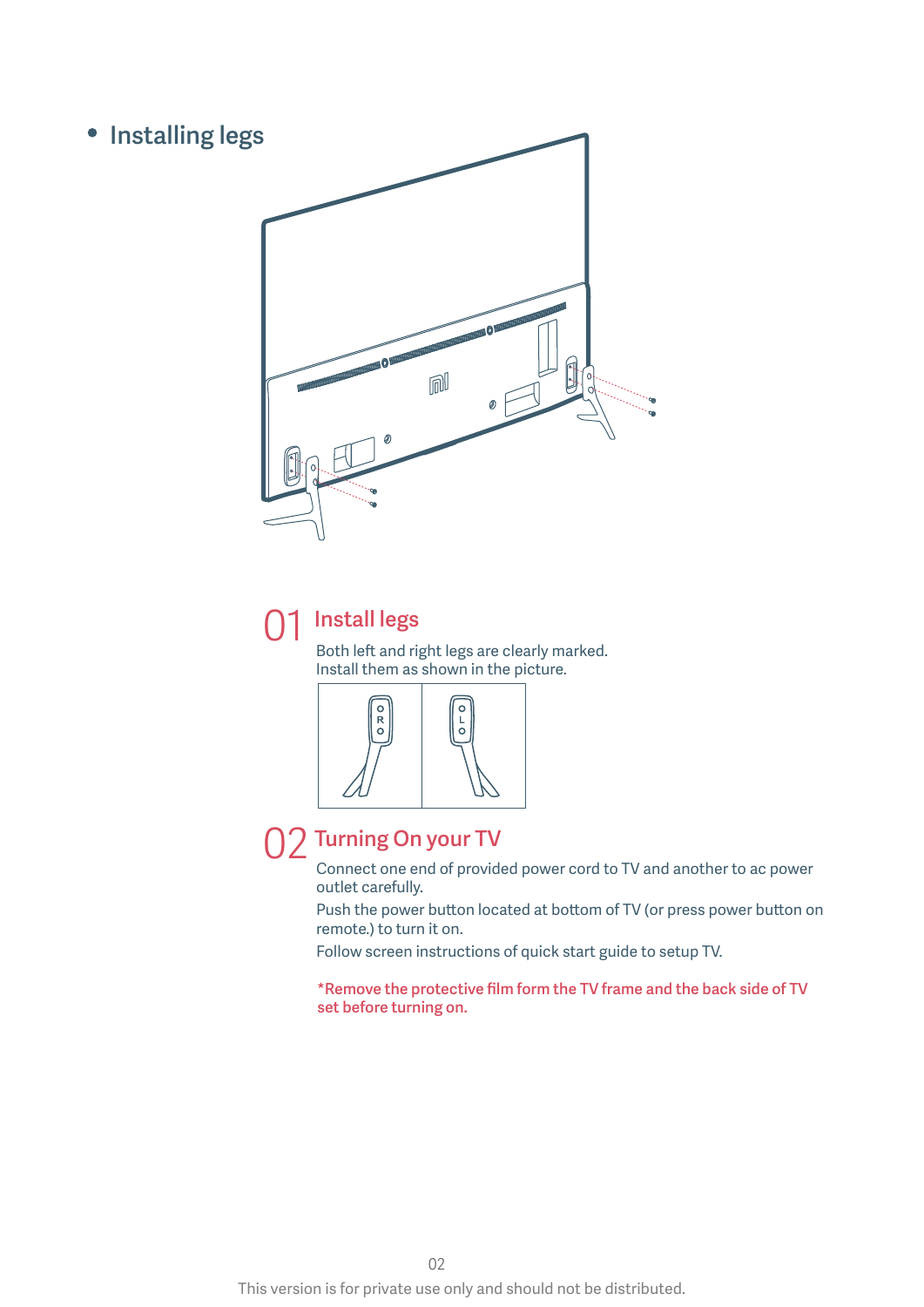# Using the remote control



Power: Short press to power On/Off TV; Long press to select Power Off or Restart TV.

Google Assistant: Short press and release to talk to Google Assistant.

OK: Press to confirm current selection during navigation. You can pause/play the current video during playback, except Live Channels(Set-Top Box or RF).

Android TV Home: Short press to quickly return to the Android TV Home screen.

PatchWall Home: Short press to quickly return to the PatchWall Home screen.

Direction: Navigate up/down or left/right through content. During playback use left/right buttons to rewind/fast-forward.

Back: Go back to the previous level.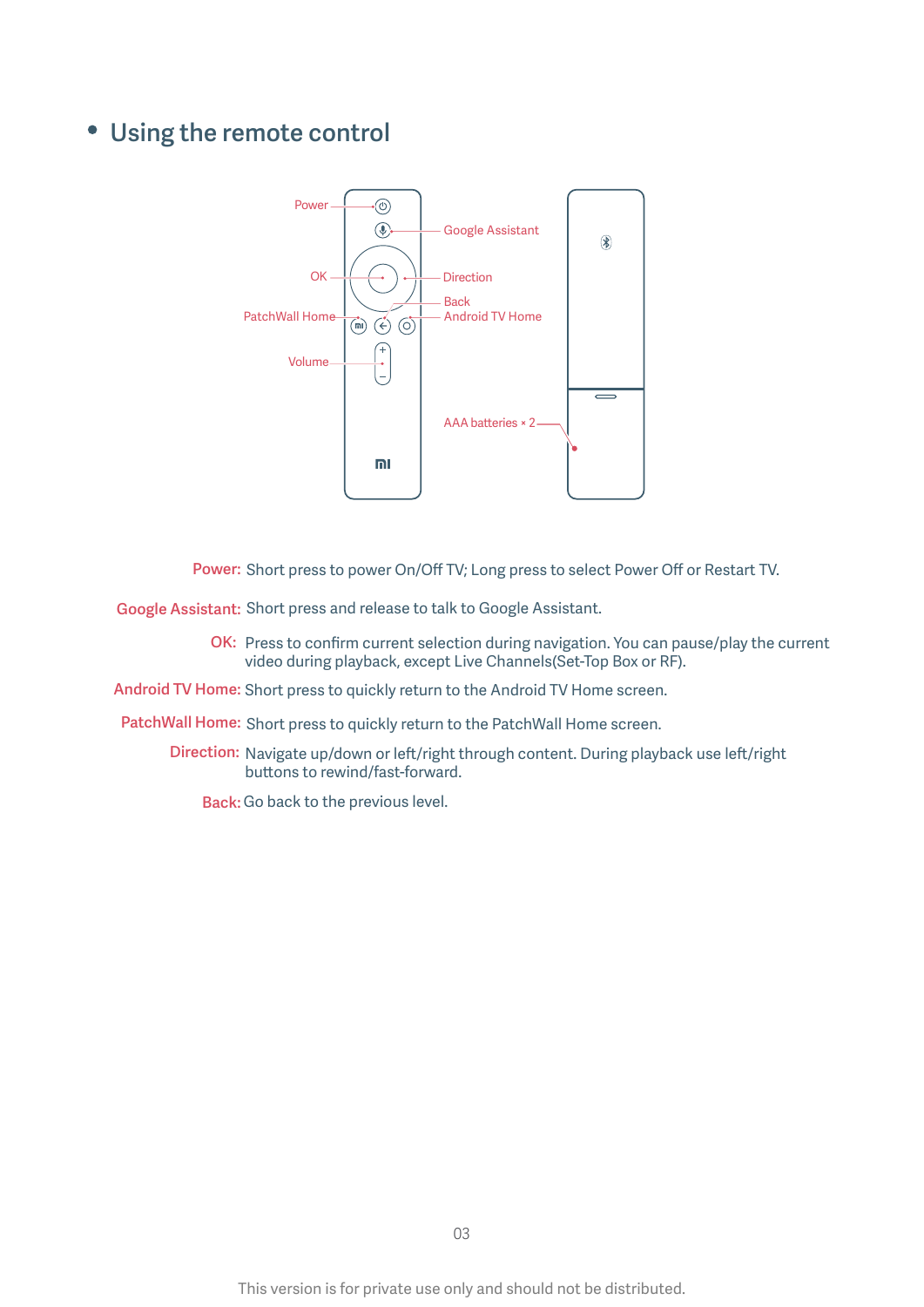# • TV interface





# • Specs

| <b>Basic Specs</b>    | Screen size: 138.8cm<br>Screen resolution: 3840x2160 (4K)                                                                                       | <b>Wireless</b><br>Connectivity    | Wi-Fi: 2.4/5GHz, 802.11 a/b/g/n/ac<br>Bluetooth: BT4.2                                                                     |
|-----------------------|-------------------------------------------------------------------------------------------------------------------------------------------------|------------------------------------|----------------------------------------------------------------------------------------------------------------------------|
| <b>Hardware Specs</b> | CPU: Quad-core CA53<br>RAM: 2GB DDR<br>Flash memory: 8GB eMMC<br>Graphics processor: Mali-450MP                                                 | Audio and<br><b>Video Encoding</b> | Audio formats: FLAC / AMR/<br>DTS-HD/AAC/OGG<br>Video formats: MPEG 1/2/4;<br>H.263; H.264; H.265;<br><b>VP8: VP9: VC1</b> |
| <b>Ports</b>          | Input interface: HDMI x 3; AV x 1;<br>Antenna x 1                                                                                               | <b>Audio Effects</b>               | Dolby Audio                                                                                                                |
|                       | Output interface: Digital audio output<br>$(S/PDIF) \times 1$<br>Audio output HDMI (ARC x 1)<br>Data interface: USB2.0 x 2<br>Ethernet port x 1 | <b>Other Specs</b>                 | Android TV<br>Model: L55M5-AN<br>Voltage: 100-240V ~ 50/60Hz<br>Rating Power: 155W                                         |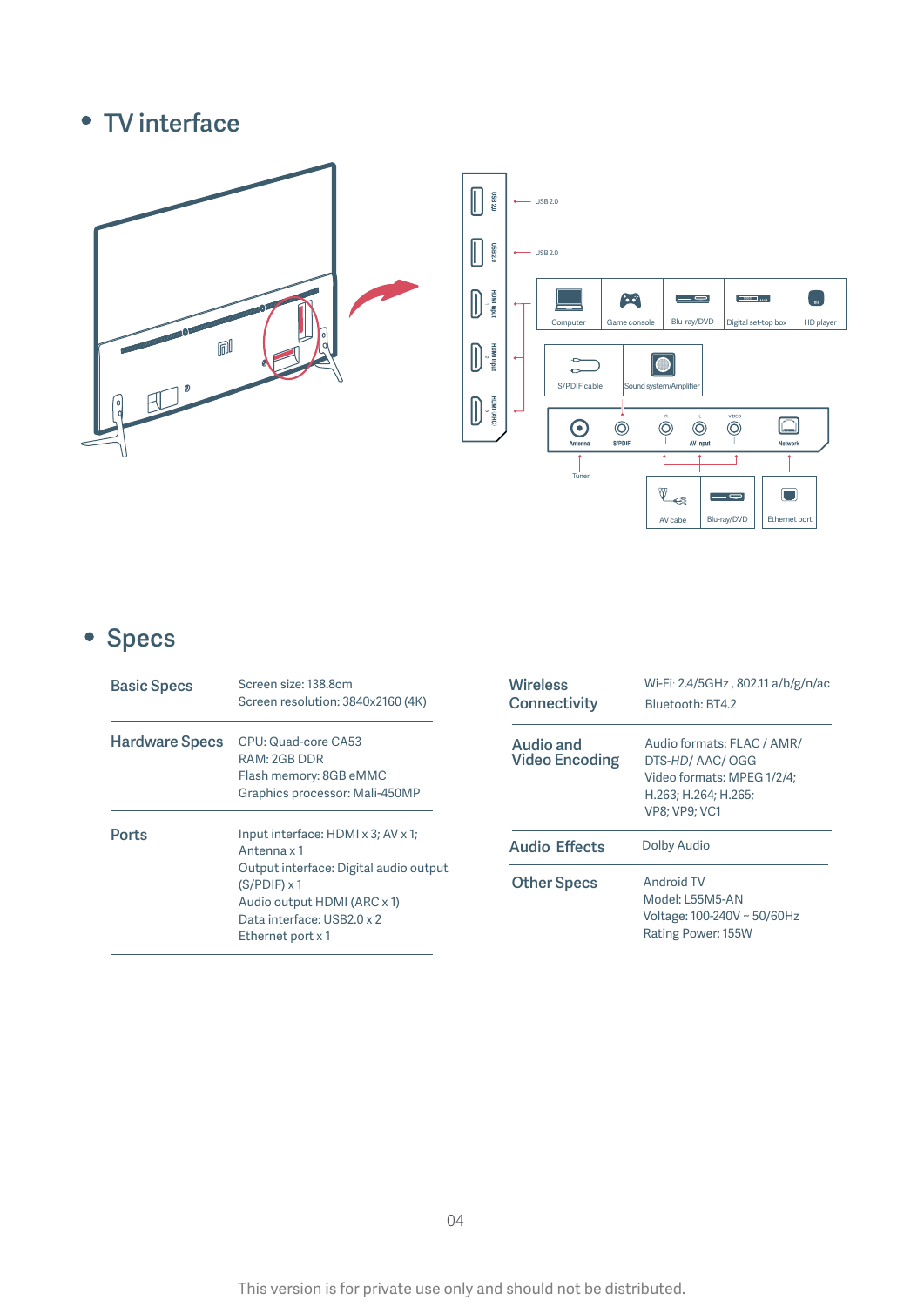# • Important precautions

### **Installation**

- The TV should be installed near an AC power outlet that can be easily plugged and unplugged.
- Place the TV on a smooth, flat surface to avoid the TV falling and causing injury, or damaging the TV.
- If you intend to install a TV wall mount, we recommend that you use an authorized TV wall mount. For details, please contact the Xiaomi service hotline.
- The diameter and length of the screws will vary depending on the wall mount model. Failure to use the correct screws may cause the TV to fall or lead to internal damage.

#### **Moving**

- Disconnect all cables before moving the TV.
- Large TV need 2 or more people to move safely. Avoid applying pressure to the LED panel when moving the TV. Avoid shaking the TV or exposing it to excessive vibrations.
- When moving the TV to a new location or to carry out repairs, package the TV using the original box and packaging materials.

### **Ventilation**

- Do not cover the ventilation holes or insert any objects into the case.
- Keep a space for ventilation around the TV.

## **Wall mounting**

In order to ensure proper ventilation and prevent the buildup of dust or dirt:

- Do not mount the TV flat, upside-down, or backwards, or side mount the TV.
- Do not place the TV on a shelf, carpet, bed, or closet.
- Do not cover the TV with fabric (such as curtains) or other materials (such as newspapers).

# **AC power cord**

Use the AC power cord and socket according to the instructions below to avoid fire, electric shock, damage, or personal injury:

- Insert the plug completely into the AC outlet.
- Use the TV with a 100-240V AC power source.
- When connecting cables, the AC power cord should be unplugged for safety reasons. Be careful not to trip over cables.
- Before carrying out work or moving the TV, disconnect the AC power cord from the AC power outlet.
- Keep the AC power cord away from heat.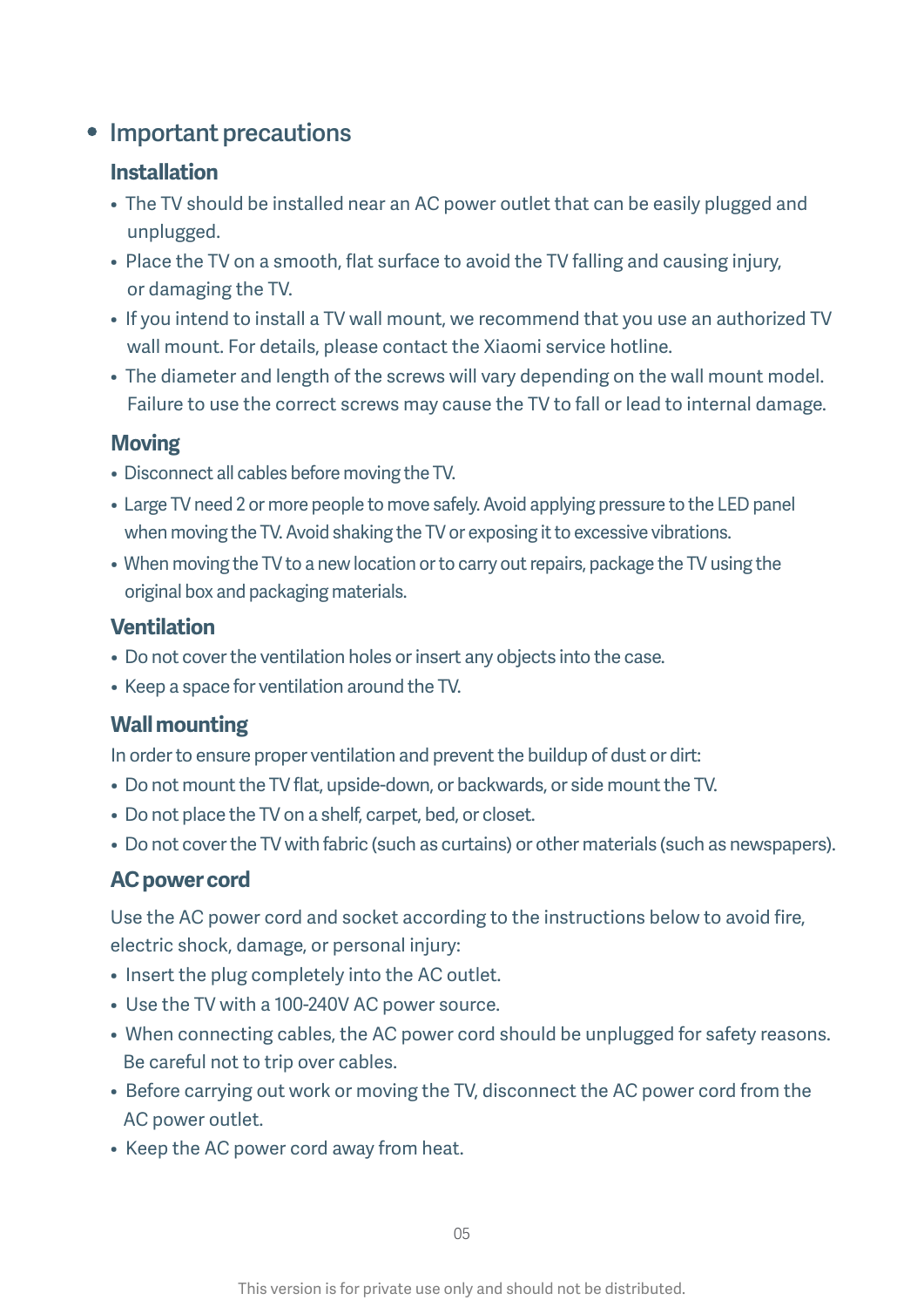- Un plug the AC power plug and clean it regularly. If the plug is covered with dust and has water vapor, its insulation quality may deteriorate, producing a fire risk.
- Avoid excessive pinching, bending, modifying, or twisting of the AC power cord, otherwise the wires may become exposed or broken.
- Do not place any heavy objects on the AC power cord.
- Do not pull the AC power cord when disconnecting the power.
- Do not connect too many devices on the same AC power outlet.
- Do not use unsuitable AC power outlets.

#### **Children**

- Do not let children climb the TV.
- Place small objects out of the reach of children in order to avoid swallowing.

#### **Optional items**

• Keep optional accessories or any devices that emit electromagnetic radiation away from the TV in order to avoid image distortion or noise.

#### **About the screen curve**

• A slight curve may appear due to the materials and usage conditions. Note thant thin TV sets seem to be more curved than they really are. TVs were tested in the temperature range of -20°C~-60°C to eliminate the possibility of security risks in normal usage conditions. Our products pass several tests and go through quality assessment procedures before they reach our customers.

#### **Advertising**

This TV displays advertising when it is switched on and off. The advertising that is displayed when the TV is switched on and off cannot be removed or altered, and we have no control over the content of third party advertising.

#### **In case of the following problems ...**

- The AC power cord is damaged
- The AC power outlet is not suitable
- The TV is damaged due to a drop or impact
- Any liquid or solid object falls into the case through an outlet, turn off the TV and immediately unplug the AC power cord. Ask the Xiaomi service center to dispatch qualified service personnel to investigate.

#### **Usage restrictions**

Do not install/use the TV in the following places, environments, or conditions, otherwise the TV may malfunction and cause a fire, electric shock, damage, or personal injury.

#### **• Places:**

Outdoors (in direct sunlight), by the sea, in a ship or other vessel, inside a car, in a medical institution, at an unstable location, next to water, or in a place exposed to rain, moisture, or mildew. If the TV is placed in the dressing room of a public bath or spa, it may be damaged by the sulfide in the air.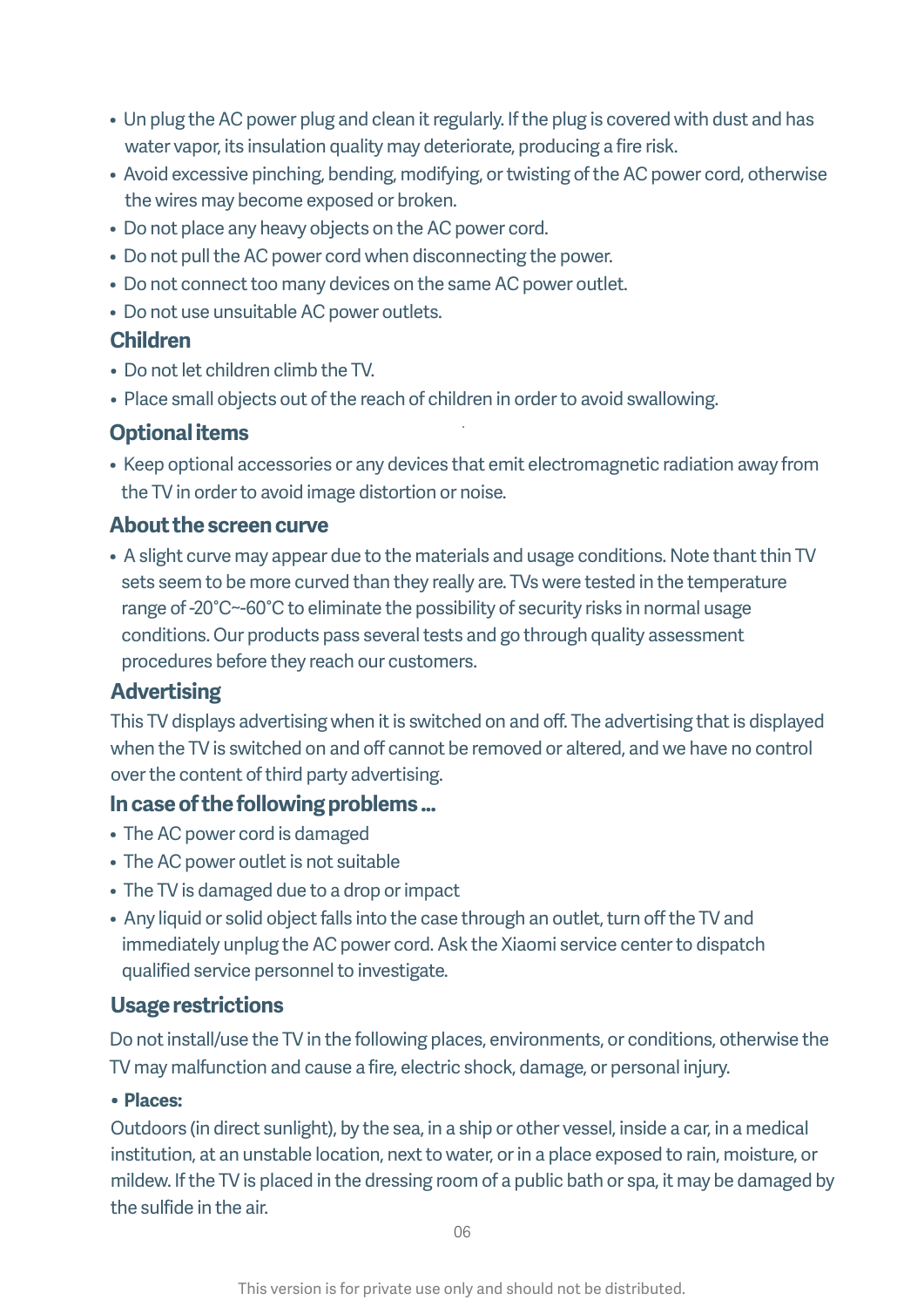#### **• Environment:**

Hot, damp, or dusty places; places where insects may enter; places that may be exposed to mechanical shock; next to flammable objects (such as candles). The TV should not be exposed to dripping or splashing water, and do not place any items containing liquid such as flower vases on top of the TV. Do not place the TV in a damp or dusty place, or in a room with steam or fumes (near a stove or humidifier) to avoid fire, electric shock, or deformation. Do not boil water, heat, cook noodles, or use mosquito coils near the TV.

#### **• Conditions:**

Do not use the TV when your hands are wet, when the case is open, or with accessories that are not authorized by the manufacturer. In the case of a lightning storm, disconnect the TV from the AC power cord and AC outlet. Do not install the TV in an open-air location. Failure to follow these conditions may result in personal injury or damage, or cause objects to strike the TV.

#### **• Damage to Mi TV screen**

Do not throw any objects toward the TV, otherwise the screen may be broken due to the impact and cause serious injury. In case of damage to the surface of the TV, do not touch the TV before the AC power cord has been unplugged, otherwise electric shock may occur.

#### **• Operating conditions:**

Operating temperature: 0°C–45°C Humidity: 20%–80% Storage temperature: -15°C–40°C Relative humidity: <80%

#### **Precautions**

- Watch TV in appropriate lighting conditions. Watching TV in insufficient light or for long periods can damage your eyesight.
- The screen and case will get hot when the TV is working. This is normal.
- Not support the decoding of DTS-CD bitstream coming in from HDMI IN.

## **Using and cleaning the screen/case of the TV**

Before cleaning the LED TV, ensure that the AC power cord is disconnected from the AC power outlet. In order to avoid deterioration of the casing materials or corroding the screen coating, please observe the following precautions.

- Wipe with a soft cloth to remove any dust on the surface of the screen/case. If there is still dust, wipe with a soft cloth that has been moistened with a mild detergent.
- Do not spray water or detergent directly onto the TV. It may drip to the base of the screen or external parts, causing malfunction.
- Do not use scrub pads, alkaline/acid cleaners, scouring powder, or volatile liquids, such as alcohol, volatile oils, thinners, or insecticides. The use of the above materials or prolonged contact with rubber or vinyl products may cause damage to the screen surface and casing materials. It is recommended that you regularly clean the vents to ensure proper ventilation.
- When adjusting the angle of the TV, slowly move the TV to prevent it moving or slipping from the base.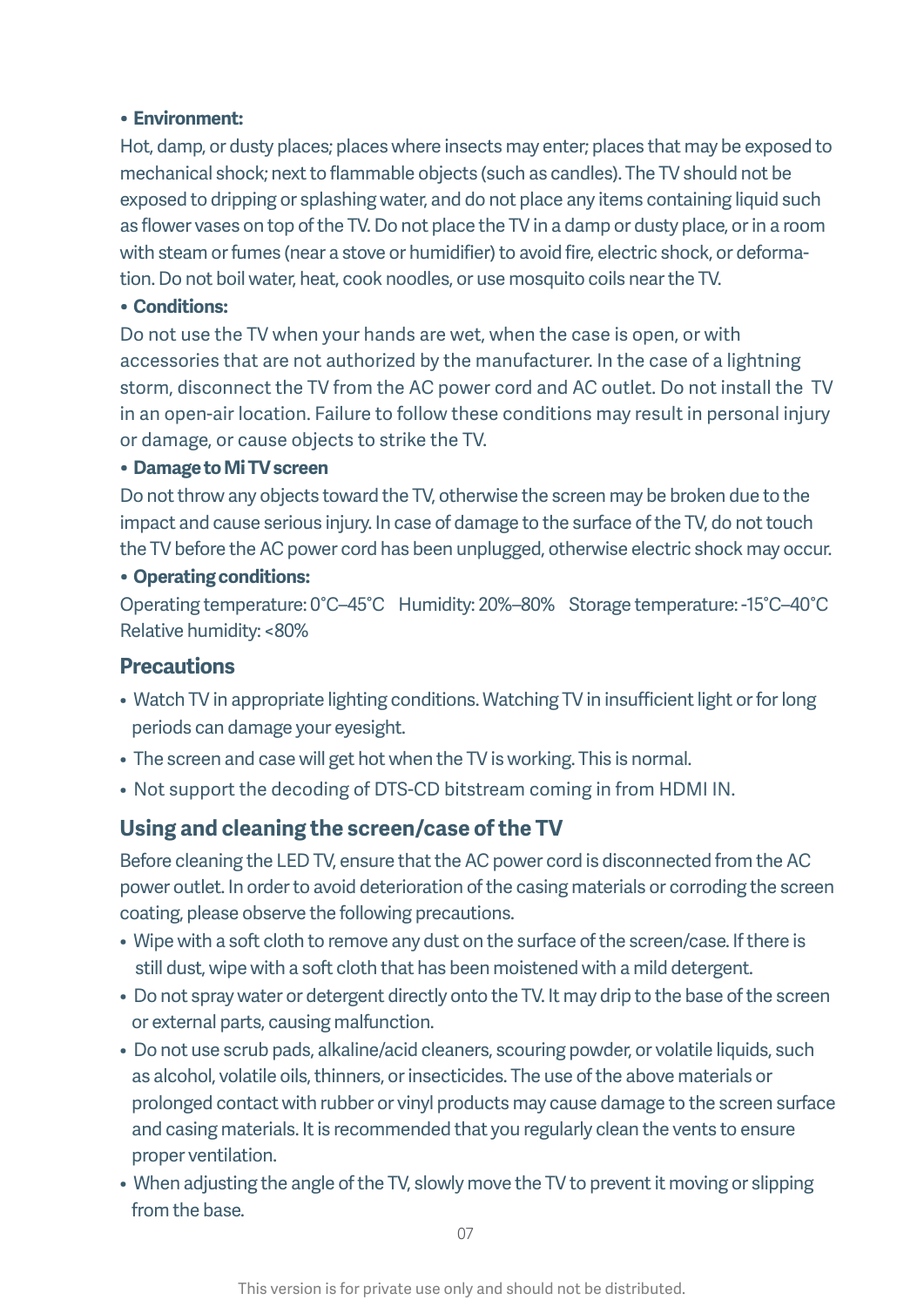## **Important notice**

There is no protective film on the screen. Do not try to remove anything from the screen.

## **E-Waste**

Xiaomi products are in conformity with the requirements of the reduction of hazardous substances of the E-waste Rules 2016. The content of hazardous substance with the exemption of the applications listed in SCHEDULE II of the E-waste Rules:

1. Lead (Pb) – not over 0.1% by weight;

- 2. Cadmium (Cd) not over 0.01% by weight;
- 3. Mercury (Hg) not over 0.1% by weight;
- 4. Hexavalent chromium (Cr6+) not over 0.1% by weight;
- 5. Polybrominated biphenyls (PBBs) not over 0.1% by weight;

6. Polybrominated diphenyl ethers (PBDEs) – not over 0.1% by weight.



For the purpose of recycling to facilitate effective utilization of resources, please return this product to a nearby authorized Collection Centre, registered Dismantler or Recycler, or Xiaomi Service Centre when disposing of this product.

What the Wheelie Bin symbol means: The symbol says don't dispose your e-waste into the municipal waste collection bins. That's because these wastes are hazardous in nature and need to be recycled in a special way.

# **How to dispose this product**

Carry it to nearest service centre of Xiaomi OR Call the Toll Free Number: 1800 103 6286 OR Write to us on service.in@xiaomi.com. Instructions of handling the product during and after its use and Do's and Dont's with respect to handling the product;

## **Do's:**

- a. Always look for information on the catalogue with your product for end-of-life equip ment handling.
- b. Ensure that only Authorized Recyclers repair and handle your electronic products.
- c. Always call Authorized E-waste Recyclers to Dispose products that have reached end-of life.
- d. Always drop your used electronic products, batteries or any accessories when they reach the end of their life at your nearest Authorized E-Waste CollectionCenter / Collection Point.
- e. Wherever possible or as instructed, separate the packaging material according to responsible waste disposal options and sorting for recycling.